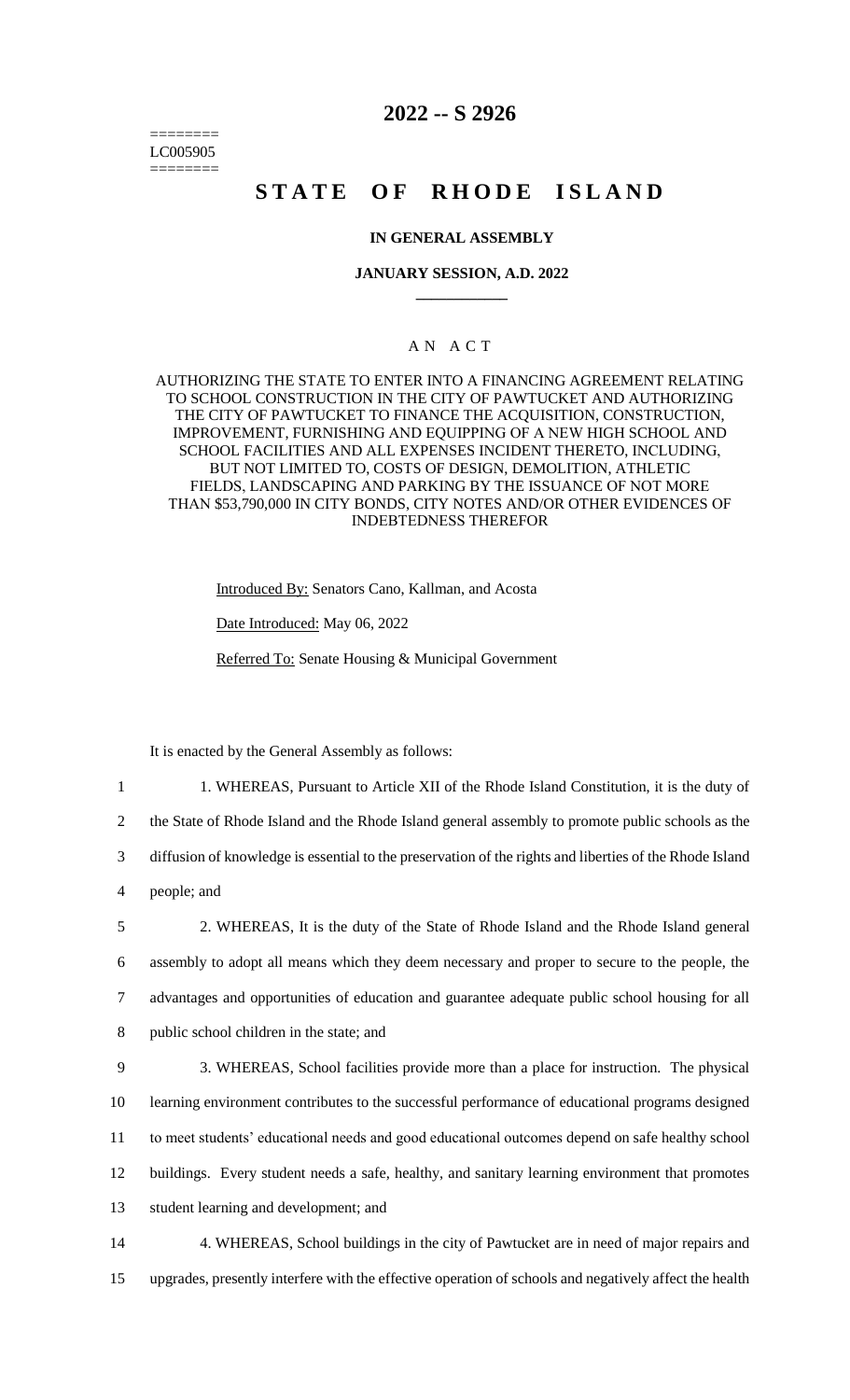- safety and welfare of the children of Pawtucket; and
- 5. WHEREAS, Due to various financial hardships of the city of Pawtucket, the city is not able to finance the construction, renovation, improvement, alteration, repair, furnishing and equipping of schools and school facilities without certain legislative changes and support from the State of Rhode Island;
- It is enacted and resolved by the general assembly as follows:
- SECTION 1. Sections 1 through 3 of this act shall serve as the joint resolution required pursuant to Rhode Island General Laws chapter 18 of title 35 (the "Rhode Island Public Corporation Debt Management Act").
- SECTION 2. City of Pawtucket school project.

 WHEREAS, The WHEREAS clauses in paragraphs 1 through 5 hereof are hereby incorporated herein by reference.

 WHEREAS, The city of Pawtucket is proposing a project consisting of the acquisition, construction, improvement, furnishing and equipping of a new high school and school facilities and all expenses incident thereto, including, but not limited to, costs of design, demolition, athletic fields, landscaping and parking (the "project"); and

 WHEREAS, It is less costly for the state to finance its share of the project at lower interest rates than for the city to finance the project at higher interest rates and seek state housing aid reimbursement from the state; and

 WHEREAS, The project will be financed through bonds issued by the Rhode Island health and educational building corporation (the "corporation") under its school financing revenue bond program, with an expected term of not to exceed thirty (30) years and it is anticipated that the state will be a signatory to the financing agreement with the corporation; and

 WHEREAS, It is anticipated that the state's payment obligations to the corporation under the financing agreement will be subject to appropriation therefor by the general assembly in each budget year; and

 WHEREAS, The Rhode Island public corporation debt management act requires the general assembly to provide its consent to the issuance or incurring by the State of Rhode Island of certain obligations, including financing guarantees or other payment agreements; and

 WHEREAS, The total project costs and costs of financing covered by the financing agreement are not expected to exceed three hundred thirty million dollars (\$330,000,000). Debt service payments will be supported by revenues received by the corporation under the financing agreement which include annual appropriations for debt service made by the state and payments from the city of Pawtucket under the financing agreement. Total debt service on the bonds issued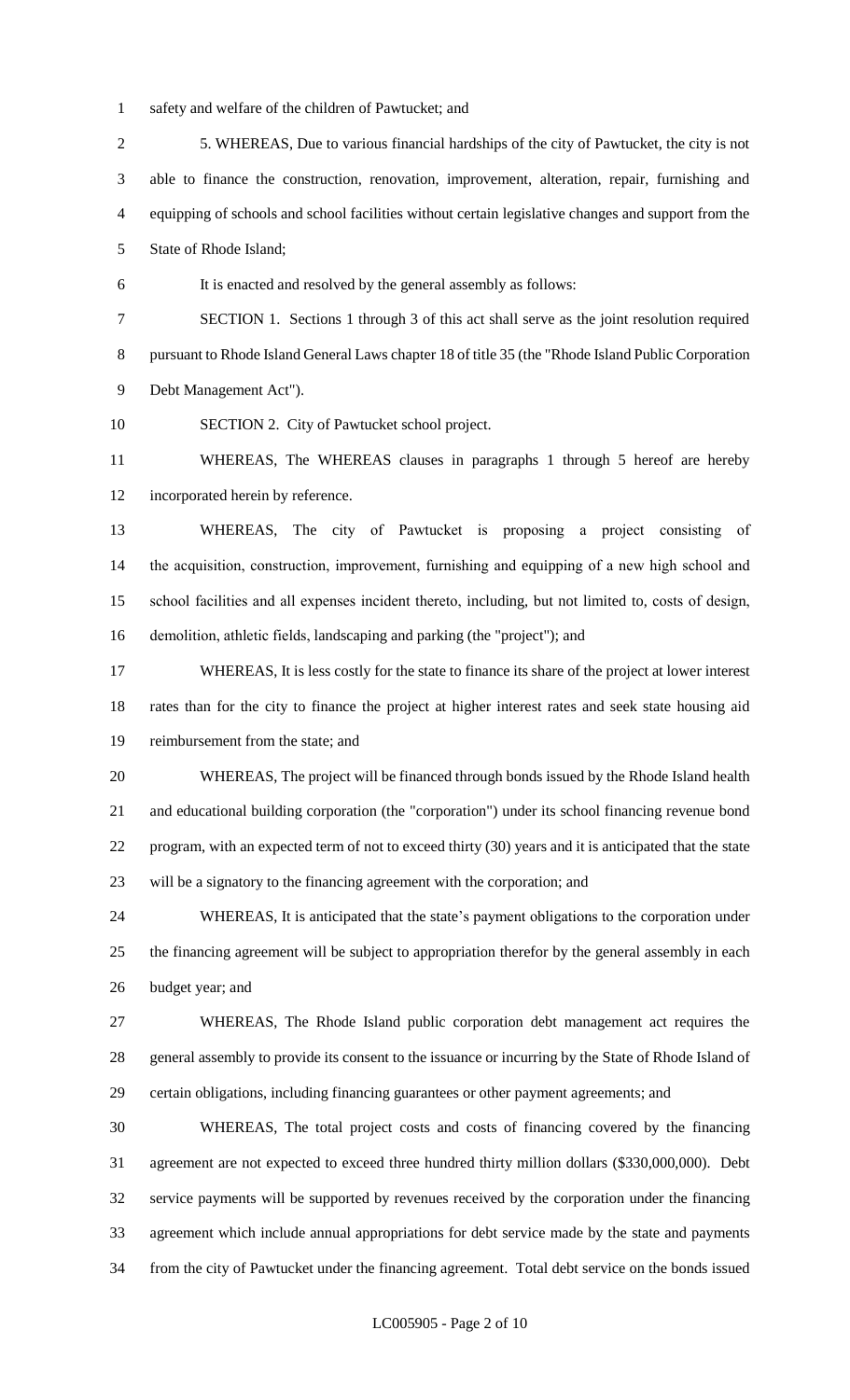by the corporation (the "corporation bonds") is not expected to exceed twenty-two million two 2 hundred one thousand dollars (\$22,201,000) annually and four hundred thirty five million six hundred fifty two thousand eight hundred seventy-five dollars (\$435,652,875) in the aggregate based on an average interest rate of five percent (5%); now, therefore be it

 RESOLVED, That this general assembly hereby approves the financing in an amount up to three hundred thirty million dollars (\$330,000,000) for the project, plus such additional amount as is required to finance costs of issuance, funding of debt service reserves, if required, and capitalized interest thereon; and be it further

 RESOLVED, That the state, acting through the governor and the general treasurer, may execute the financing agreement as contemplated herein and any other agreements necessary to effectuate the purposes of this act; and be it further

 RESOLVED, That the corporation bonds will be special obligations of the corporation 13 payable from funds received by the corporation under the financing agreement and other revenues received by the corporation, in any combination or priority as may be designated in the proceedings of the corporation authorizing the issuance of such debt. The total debt service on the corporation bonds is estimated to average approximately twenty-two million, two hundred one thousand dollars (\$22,201,000) per year or approximately four hundred thirty-five million six hundred fifty-two thousand eight hundred seventy-five dollars (\$435,652,875) in the aggregate, at an average interest rate of approximately five percent (5%) and an approximately thirty (30) year maturity; and be it further

 RESOLVED, That the corporation bonds will not constitute indebtedness of the state or any of its subdivisions or a debt for which the full faith and credit of the state or any of its subdivisions is pledged. This act shall constitute an enabling act of the general assembly that is required pursuant to § 16-7-44; and be it further

 RESOLVED, That the state's authority to incur the obligations set forth herein will expire within five (5) years of the date of passage of this act if such financing transaction is not executed prior to that date; and be it further

 RESOLVED, That no corporation bonds shall be issued unless the project shall be approved by the Rhode Island department of education; and be it further

 RESOLVED, That the governor, the general treasurer and the state budget officer, on behalf of the state are hereby authorized to execute such documents or other papers as either of them deem necessary or desirable to carry out the intent of this act and are also authorized to take all actions and execute all documents or agreements necessary to comply with federal tax and securities laws, which documents or agreements may have a term coextensive with the maturity of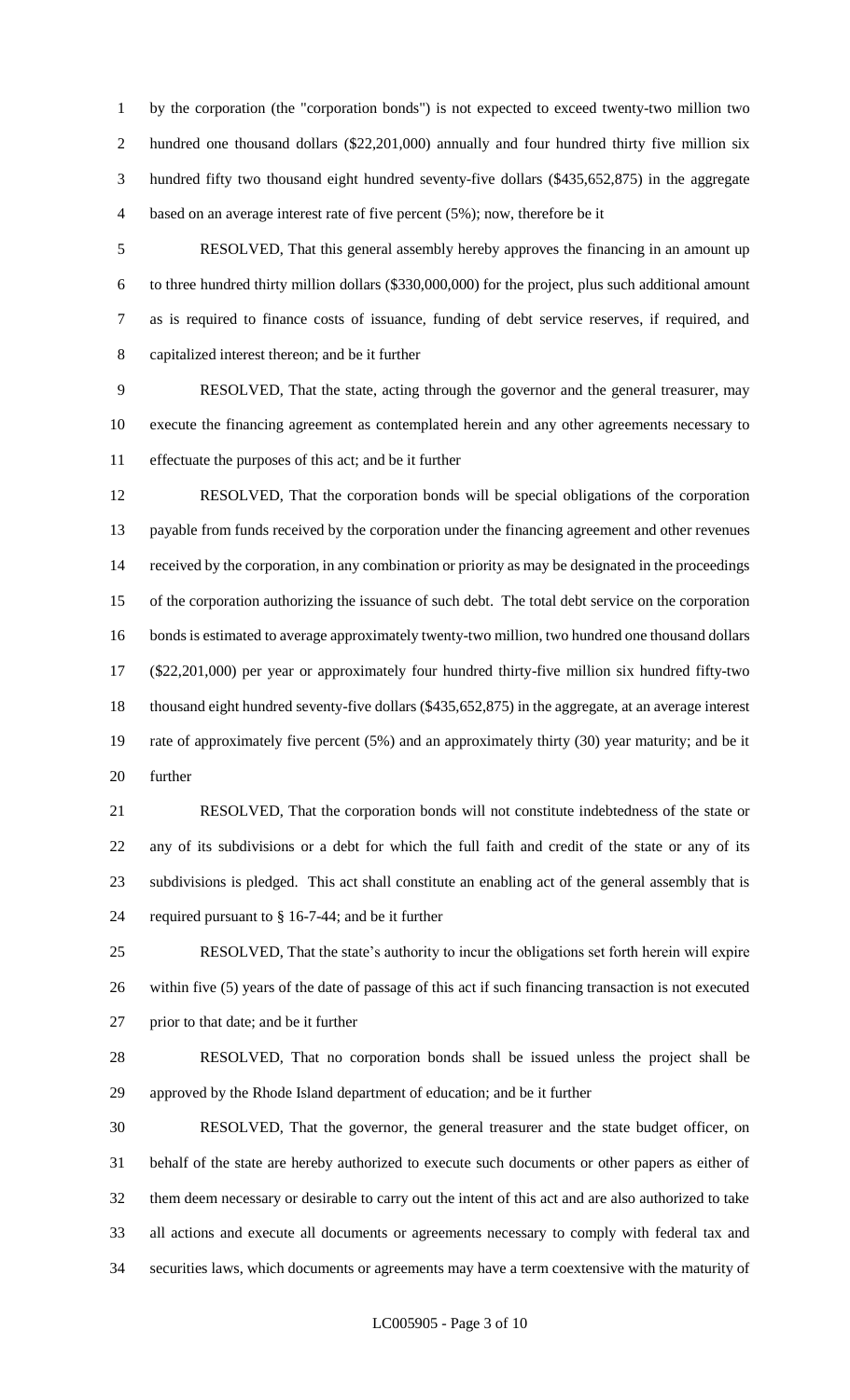1 the corporation bonds authorized hereby, including Rule 15c2-12 of the Securities and Exchange Commission (the "Rule") and to execute and deliver a continuing disclosure agreement or certificate in connection with the corporation bonds in the form as shall be deemed advisable by such officers in order to comply with the rule.

 SECTION 3. Sections 1, 2, and this Section 3 of this act shall take effect upon the passage. SECTION 4. Sections 4 through 19 of this act shall be entitled "AN ACT AUTHORIZING THE CITY OF PAWTUCKET TO FINANCE THE ACQUISITION, CONSTRUCTION, IMPROVEMENT, FURNISHING AND EQUIPPING OF A NEW HIGH SCHOOL AND SCHOOL FACILITIES AND ALL EXPENSES INCIDENT THERETO, INCLUDING, BUT NOT LIMITED TO, COSTS OF DESIGN, DEMOLITION, ATHLETIC FIELDS, LANDSCAPING AND PARKING BY THE ISSUANCE OF NOT MORE THAN \$53,790,000 IN CITY BONDS, CITY NOTES AND/OR OTHER EVIDENCES OF INDEBTEDNESS THEREFOR".

 SECTION 5. The city of Pawtucket is hereby empowered, in addition to authority previously granted, to issue bonds and other evidences of indebtedness (the "city bonds") in an amount not exceeding fifty-three million seven hundred ninety thousand dollars (\$53,790,000) from time to time under its corporate name and seal. The city bonds shall be issued to the state or to the Rhode Island health and educational building corporation (or to an entity designated by the state or the Rhode Island health and educational building corporation) to evidence the obligation of the city to pay for a portion of the project described in Section 7. The city bonds of each issue may be issued in the form of zero coupon bonds, capital appreciation bonds, serial bonds or term bonds or a combination thereof and shall be payable either by maturity of principal in the case of serial bonds or by mandatory serial redemption in the case of term bonds, in installments of principal, the first installment to be not later than five (5) years and the last installment not later than thirty (30) years after the date the city bonds are issued. Annual installments of principal may be provided for by maturity of principal in the case of serial bonds or by mandatory serial redemption in the case of term bonds. The amount of principal appreciation each year on any city bonds, if any after the date of original issuance, shall not be considered to be principal indebtedness for the purposes of any constitutional or statutory debt limit or any other limitation. The appreciation of principal after the date of original issue shall be considered interest. Only the original principal amount shall be counted in determining the principal amount so issued and any interest component shall be disregarded.

 SECTION 6. This act shall constitute an enabling act of the general assembly that is required pursuant to § 16-7-44. The project shall not be eligible for state housing aid reimbursement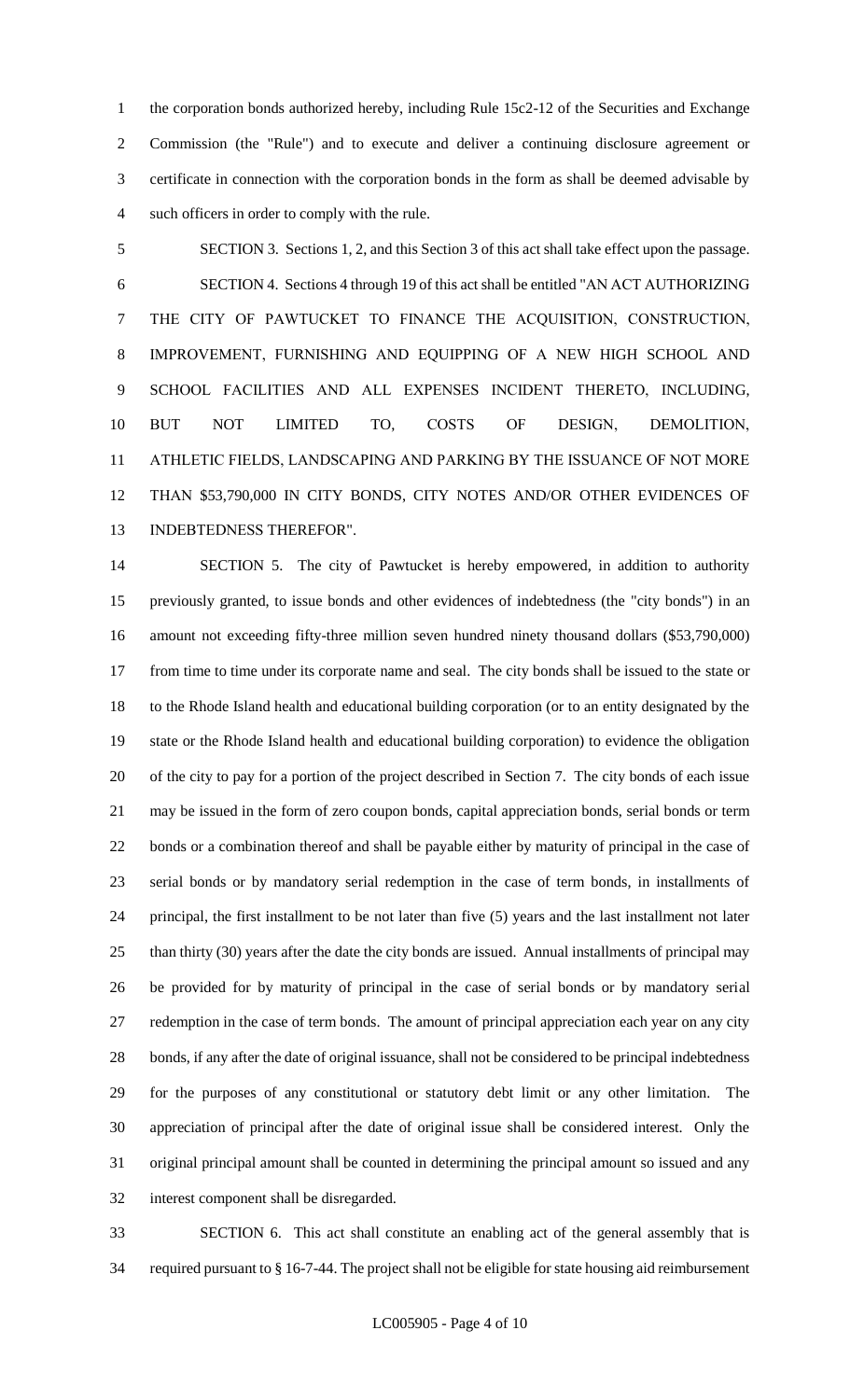calculated pursuant to § 16-7-39 but shall be eligible for state housing aid "bonus" incentives pursuant to § 16-7-40 and foundational aid offered on a pay-as-you-go basis pursuant to § 45-38.2- 4. No city bonds shall be issued unless the school projects described herein have been approved by the Rhode Island department of education.

 SECTION 7. The city bonds shall be signed by the mayor and the director of finance and shall be issued and sold in such amounts as the city council may authorize. The manner of sale, denominations, maturities, interest rates and other terms, conditions and details of any city bonds or city notes issued under this act may be fixed by the proceedings of the city council authorizing the issue or by separate resolution of the city council or, to the extent provisions for these matters are not so made, they may be fixed by the officers authorized to sign the city bonds or city notes. Notwithstanding anything contained in this act to the contrary, the city may enter into financing agreements with the Rhode Island health and educational building corporation pursuant to chapter 7 of title 16 and chapter 38.1 of title 45 and, with respect to city bonds or city notes issued in connection with such financing agreements, if any, the city may elect to have the provisions of chapter 38.1 of title 45 apply to the issuance of the city bonds or city notes issued hereunder to the extent the provisions of chapter 38.1 of title 45 are inconsistent herewith. Such election may be fixed by the proceedings of the city council authorizing such issuance of by separate resolution of the city council, or, to the extent provisions for these matters are not so made, they may be fixed by the officers authorized to sign the city bonds or city notes. The proceeds derived from the sale of the city bonds shall be delivered to the director of finance, and such proceeds exclusive of premiums and accrued interest shall be expended:

 (1) For the acquisition, construction, improvement, furnishing and equipping of a new high school and school facilities and all expenses incident thereto, including, but not limited to, costs of design, demolition, athletic fields, landscaping and parking and all costs related thereto 25 either directly or as a reimbursement to the state to the extent the state pays for and or finances such costs hereunder;

(2) For payment of the principal or interest on temporary city notes issued under Section

8;

(3) In payment of capitalized interest on city bonds or city notes;

(4) In repayment of advances under Section 9; or

 (5) In payment of related costs of issuance of any city bonds or city notes. No purchaser of any city bonds or city notes under this act shall be in any way responsible for the proper application of the proceeds derived from the sales thereof. The project shall be carried out and all contracts made therefor on behalf of the city and the school building committee. The proceeds of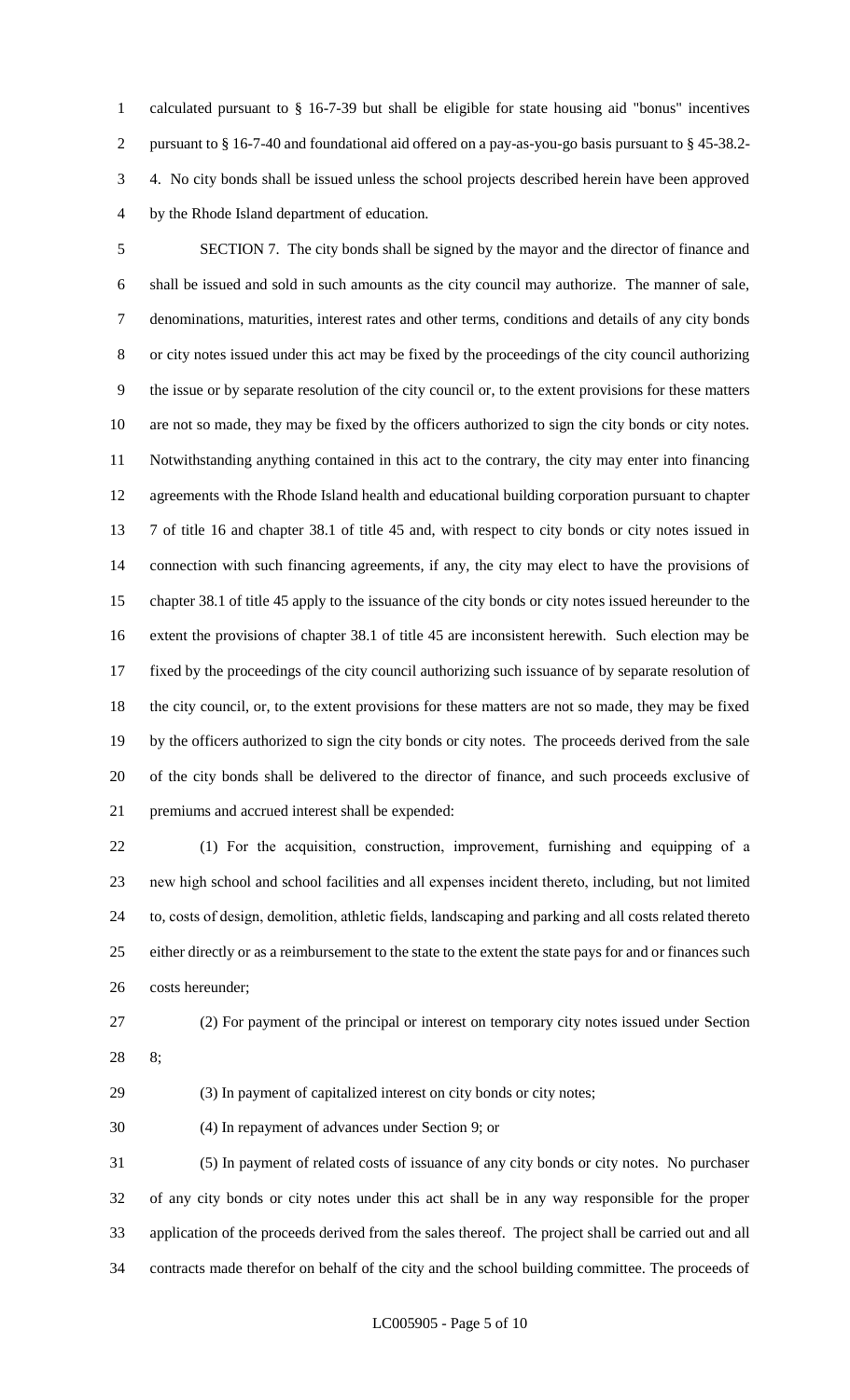city bonds or city notes issued under this act, any applicable federal or state assistance and other monies referred to in Sections 10 and 14, shall be deemed appropriated for the purposes of this act without further action than that required by this act. The city bond issue authorized by this act may be consolidated for the purposes of issuance and sale with any other bond issue of the city heretofore or hereafter authorized; provided that, notwithstanding any such consolidation, the proceeds from the sale of the city bonds authorized by this act shall be expended for the purposes set forth above.

 SECTION 8. The city council may by resolution authorize the issue from time to time of interest bearing or discounted notes (the "city notes") in anticipation of the issue of city bonds or in anticipation of the receipt of federal or state aid for the purposes of this act. The amount of original city notes issued in anticipation of city bonds may not exceed the amount of city bonds which may be issued under this act, and the amount of original city notes issued in anticipation of federal or state aid may not exceed the amount of available federal or state aid as estimated by the director of finance. Temporary city notes issued hereunder shall be signed by the manual or facsimile signatures of the director of finance and the mayor, shall be payable within five (5) years from their respective dates, but the principal of and interest on city notes issued for a shorter period may be renewed or paid from time to time by the issue of other city notes thereunder provided the period from the date of an original note to the maturity or any note issued to renew or pay the same debt or the interest thereon shall not exceed five (5) years. Any temporary city notes in anticipation of city bonds issued under this section may be refunded prior to the maturity of the city notes by the issuance of additional temporary city notes; provided that, no such refunding shall result in any amount of such temporary city notes outstanding at any one time in excess of two hundred percent (200%) of the amount of city bonds which may be issued under this act; and provided, further that, if the issuance of any such refunding city notes results in any amount of such temporary city notes outstanding at any one time in excess of the amount of city bonds which may be issued under this act, the proceeds of such refunding city notes shall be deposited in a separate fund established with the bank which is paying agent for the city notes being refunded. Pending their use to pay the city notes being refunded, monies in the fund shall be invested for the benefit of the city by the paying agent at the direction of the director of finance in any investment permitted under Section 10. The monies in the fund and any investments held as a part of the fund shall be held in trust and shall be applied by the paying agent solely to the payment or prepayment of the principal of and interest on the city notes being refunded. Upon payment of all principal of and interest on the city notes, any excess monies in the fund shall be distributed to the city. The city may pay the principal of and interest on city notes, in full, from other than the issuance of refunding city notes prior to the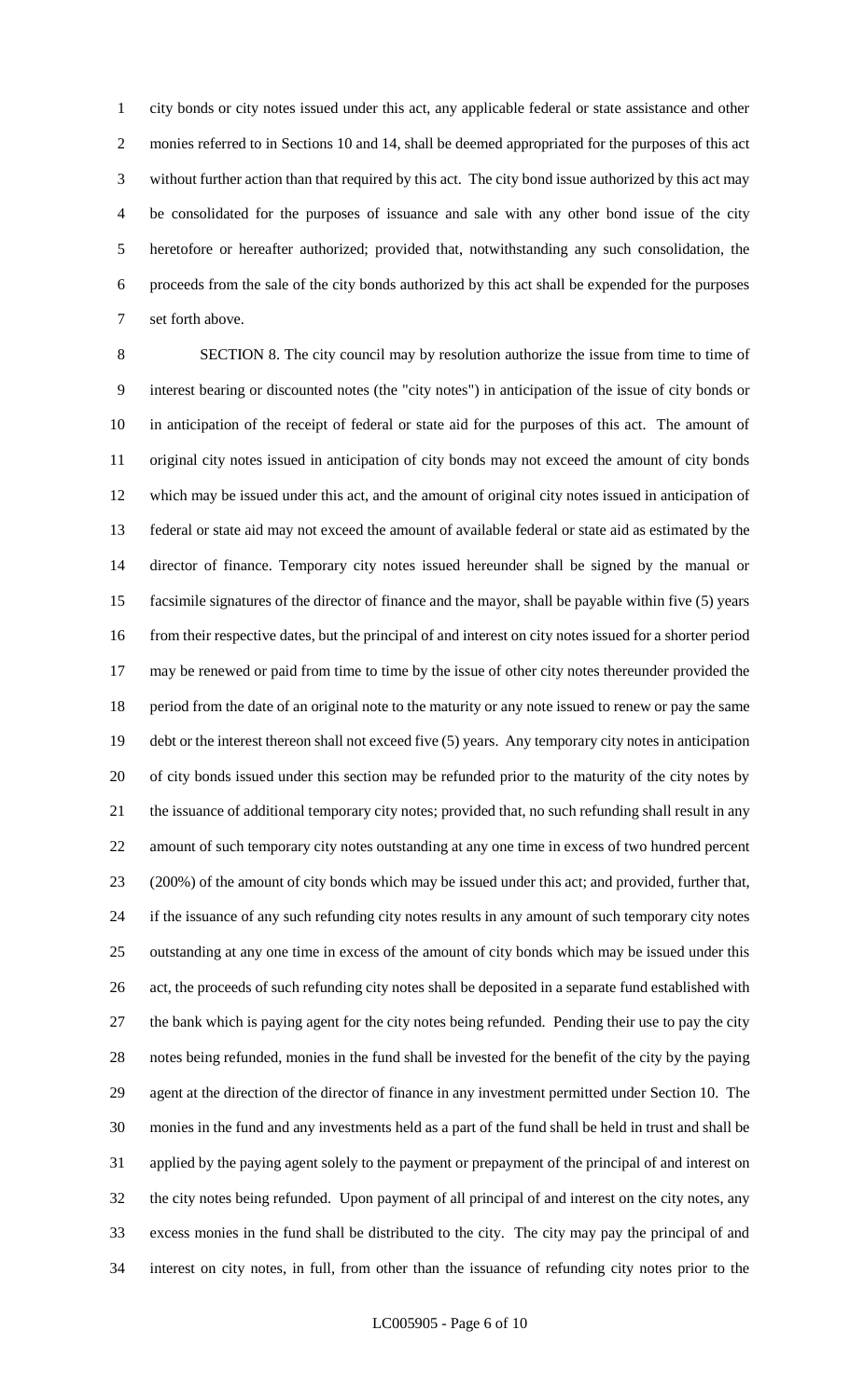- issuance of city bonds pursuant to Section 5 hereof. In such case, the city's authority to issue city
- bonds or city notes in anticipation of city bonds under this act shall continue provided that:

 (1) The city council passes a resolution evidencing the city's intent to pay off the city notes without extinguishing the authority to issue city bonds or city notes; and

 (2) That the period from the date of an original city note to the maturity date of any other city note shall not exceed five (5) years.

 SECTION 9. Pending any authorization or issue of city bonds hereunder or pending or in lieu of any authorization or issue of city notes hereunder, the director of finance, with the approval of the city council, may, to the extent that city bonds or city notes may be issued hereunder, apply funds in the treasury of the city to the purposes specified in Section 7, such advances to be repaid without interest from the proceeds of city bonds or city notes subsequently issued or from the proceeds of applicable federal or state assistance or from other available funds.

 SECTION 10. Any proceeds of city bonds or city notes issued hereunder or of any applicable federal or state assistance, pending their expenditure, may be deposited or invested by the director of finance in demand deposits, time deposits or savings deposits in banks which are members of the Federal Deposit Insurance Corporation or in obligations issued or guaranteed by the United States of America or by any agency or instrumentality thereof or as may be provided in any other applicable law of the State of Rhode Island or resolution of the city council or pursuant to an investment policy of the city.

 SECTION 11. Any accrued interest received upon the sale of city bonds or city notes hereunder shall be applied to the payment of the first interest due thereon. Any premiums arising from the sale of city bonds or city notes hereunder and any earnings or net profit realized from the deposit or investment of funds hereunder shall, in the discretion of the director of finance, be applied to the cost of preparing, issuing, and marketing city bonds or city notes hereunder to the extent not otherwise provided, to the payment of the cost of the project, to the costs of additional improvements coming within the description of the project, to the payment of the principal of or interest on city bonds or city notes issued hereunder or to any one or more of the foregoing. The cost of preparing, issuing and marketing city bonds or city notes hereunder may also, in the discretion of the director of finance, be met from bond or note proceeds exclusive of accrued interest or from other monies available therefor. Any balance of city bond or note proceeds remaining after payment of the cost of the projects and the cost of preparing, issuing and marketing city bonds or city notes hereunder shall be applied to the payment of the principal of or interest on city bonds or city notes issued hereunder. To the extent permitted by applicable federal laws, any earnings or net profit realized from the deposit or investment of funds hereunder may, upon receipt,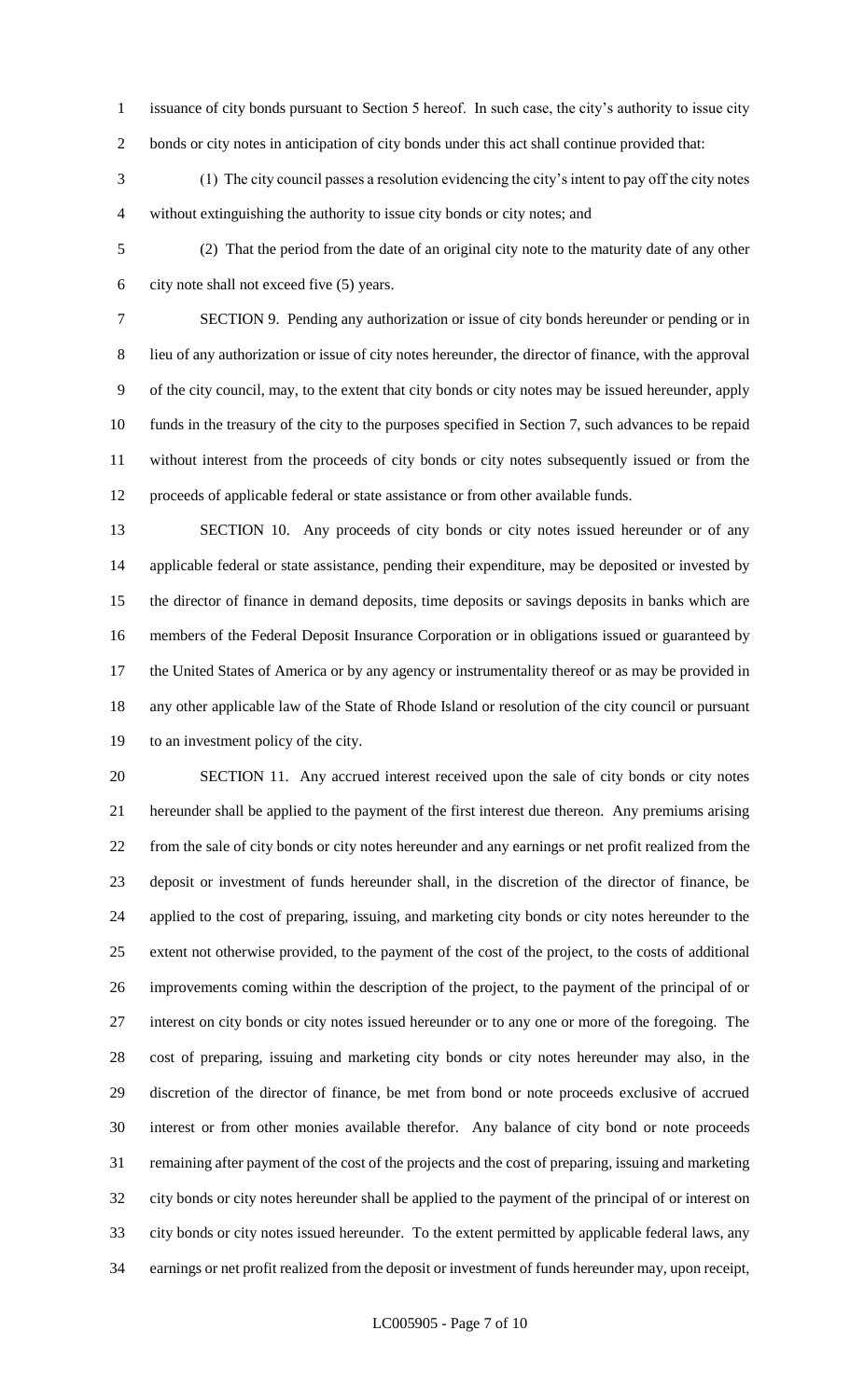be added to and dealt with as part of the revenues of the city from property taxes. In exercising any discretion under this section, the director of finance shall be governed by any instructions adopted by resolution of the city council.

 SECTION 12. All city bonds and city notes issued under this act and the debts evidenced thereby shall be obligatory on the city in the same manner and to the same extent as other debts lawfully contracted by it and shall be excepted from the operation of § 45-12-2. No such obligation shall at any time be included in the debt of the city for the purpose of ascertaining its borrowing capacity. The city shall annually appropriate a sum sufficient to pay the principal and interest coming due within the year on city bonds and city notes issued hereunder to the extent that monies therefor are not otherwise provided. If such sum is not appropriated, it shall nevertheless be added to the annual tax levy. In order to provide such sum in each year and notwithstanding any provision of law to the contrary, all taxable property in the city shall be subject to ad valorem taxation by the city without limitation as to rate or amount.

 SECTION 13. Any city bonds or city notes issued under the provisions of this act, if properly executed by officers of the city in office on the date of execution, shall be valid and binding according to their terms notwithstanding that before the delivery thereof and payment therefor any or all of such officers shall for any reason have ceased to hold office.

 SECTION 14. The city, acting by resolution of its city council is authorized to apply for, contract for and expend any federal or state advances or other grants or assistance which may be available for the purposes of this act, and any such expenditures may be in addition to other monies provided in this act. To the extent of any inconsistency between any law of this state and any applicable federal law or regulation, the latter shall prevail. Federal and state advances, with interest where applicable, whether contracted for prior to or after the effective date of this act, may be repaid as project costs under Section 7.

 SECTION 15. City bonds and city notes may be issued under this act without obtaining the approval of any governmental agency or the taking of any proceedings or the happening of any conditions except as specifically required by this act for such issue. In carrying out any project financed in whole or in part under this act, including where applicable the condemnation of any land or interest in land, and in the levy and collection of assessments or other charges permitted by law on account of any such project, all action shall be taken which is necessary to meet constitutional requirements whether or not such action is otherwise required by statute; but the validity of city bonds and city notes issued hereunder shall in no way depend upon the validity or occurrence of such action.

SECTION 16. All or any portion of the authority to issue city bonds and city notes under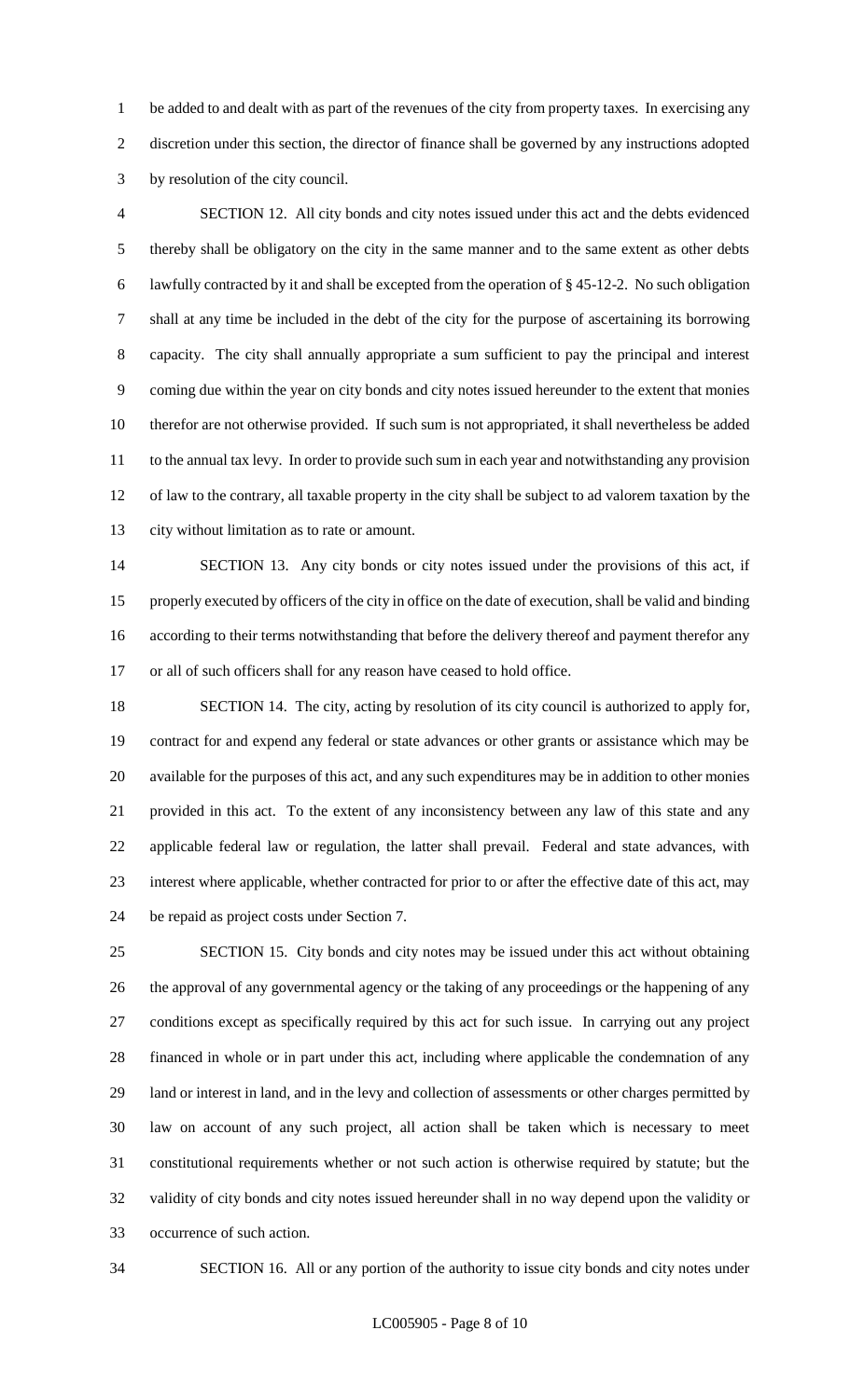this act may be extinguished by resolution of the city council, without further action by the general assembly seven (7) years after the effective date of this act.

 SECTION 17. The director of finance and the mayor, on behalf of the city, are hereby authorized to execute such documents or other papers as either of them deem necessary or desirable to carry out the intent of this act and are also authorized to take all actions and execute all documents or agreements necessary to comply with federal tax and securities laws, which documents or agreements may have a term coextensive with the maturity of the city bonds authorized hereby, including Rule 15c2-12 of the Securities and Exchange Commission (the "Rule") and to execute and deliver a continuing disclosure agreement or certificate in connection with the city bonds or notes in the form as shall be deemed advisable by such officers in order to comply with the rule.

 SECTION 18. The question of the approval of Sections 4 through 17 of this act shall be submitted to the electors of the city at the election to be held on November 8, 2022, or at a special local election (other than a primary), on a date as shall be designated by the city council. The question shall be submitted in substantially the following form: "Shall an Act, passed at the 2022 session of the general assembly, entitled in part, 'AN ACT AUTHORIZING THE CITY OF PAWTUCKET TO FINANCE THE ACQUISITION, CONSTRUCTION, IMPROVEMENT, FURNISHING AND EQUIPPING OF A NEW HIGH SCHOOL AND SCHOOL FACILITIES AND ALL EXPENSES INCIDENT THERETO, INCLUDING, BUT NOT LIMITED TO, COSTS OF DESIGN, DEMOLITION, ATHLETIC FIELDS, LANDSCAPING AND PARKING BY THE ISSUANCE OF NOT MORE THAN \$53,790,000 IN CITY BONDS, CITY NOTES AND/OR OTHER EVIDENCES OF INDEBTEDNESS THEREFOR' be approved?" and the warning for the election shall contain the question to be submitted. From the time the election is warned and until it is held, it shall be the duty of the city clerk to keep a copy of the act available at his/her office for public inspection, but the validity of the election shall not be affected by this requirement.

 SECTION 19. Sections 1 through 3 and Sections 18 and 19 of this act shall take effect upon the passage. Sections 4 through 17 of this act shall take effect upon the approval of this act by a majority of those voting on the question at the election prescribed by section 18.

#### ======== LC005905 ========